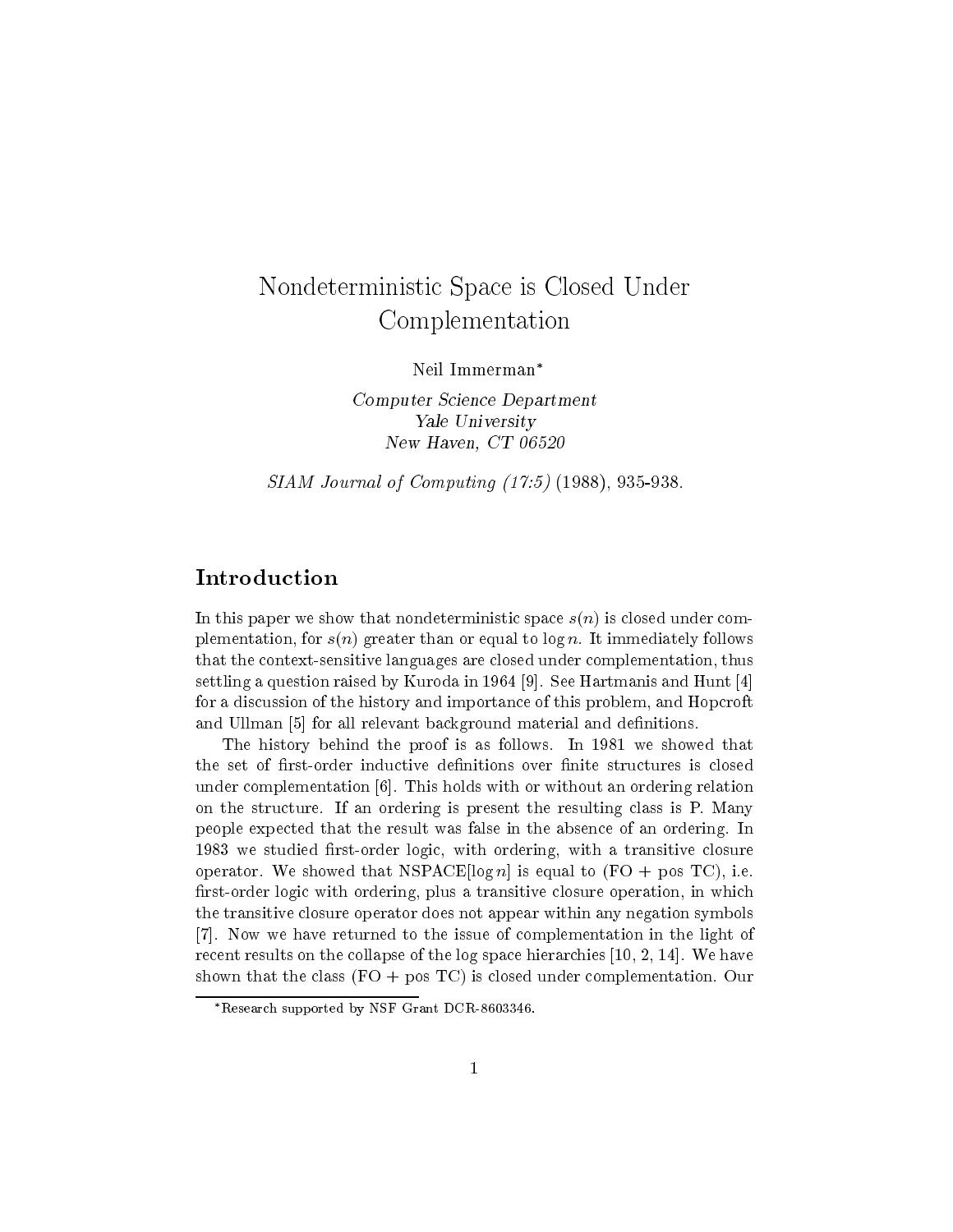main result follows In this paper we give the proof in terms of machines and then state the result for transitive closure as Corollary 3. The question of whether  $(FO + pos TC)$  without ordering is closed under complementation remains open

Our work in rst-order expressibility led to our proof that nondeterministic space is closed under complementation However because rst-order expressibility classes are not directly relevant to the proofs in this paper we omit those definitions here. The interested reader should refer to [7] for all these definitions is the theorem in the proof of Theorem II is more that the more is a second the proof complicated than the proof of Theorem 1, but quite similar to it. The same is true of the proof in a that the model in the formulas are closed view of the control of the control of the c under complementation

### Results

**Theorem 1** For any  $s(n) \geq \log n$ ,

$$
NSPACE[s(n)] = co-NSPACE[s(n)].
$$

**Proof** We do this by two lemmas. We will show that counting the exact number of reachable configurations of an  $NSTACE[\mathcal{S}(n)]$  machine can be done in NSPACE in NSPACE in NSPACE in NSPACE in NSPACE in NSPACE in NSPACE in NSPACE in NSPACE in NSPACE in NS has been calculated we can detect rejection as well as acceptance. Note the similarity between Lemma 1 and a similar result about census functions in \_\_\_\_\_

**Lemma 1** Suppose we are given an NSPACE $[s(n)]$  machine M, a size  $s(n)$ initial configuration.  $START$ , and the exact number  $N$  of configurations of size  $s(n)$  reachable by M from START. Then we can test in NSPACE $[s(n)]$ if M rejects

Proof Our NSPACE sn tester does the following It initializes a counter to 0, and a target configuration to the lexicographically first string of length  $s(n)$ . For each such target either we guess a computation path of M from START to target, and increment both counter and target; or we simply

The connewtation of a Turing machine is the contents of its work tapes, the positions of  $\,$ its heads, and its state. Fore that for  $s(n) > \log n$ , the number of possible configurations is less than  $c^{\gamma + \gamma}$  for some constant c, and thus can be written in  $O(s(n))$  space.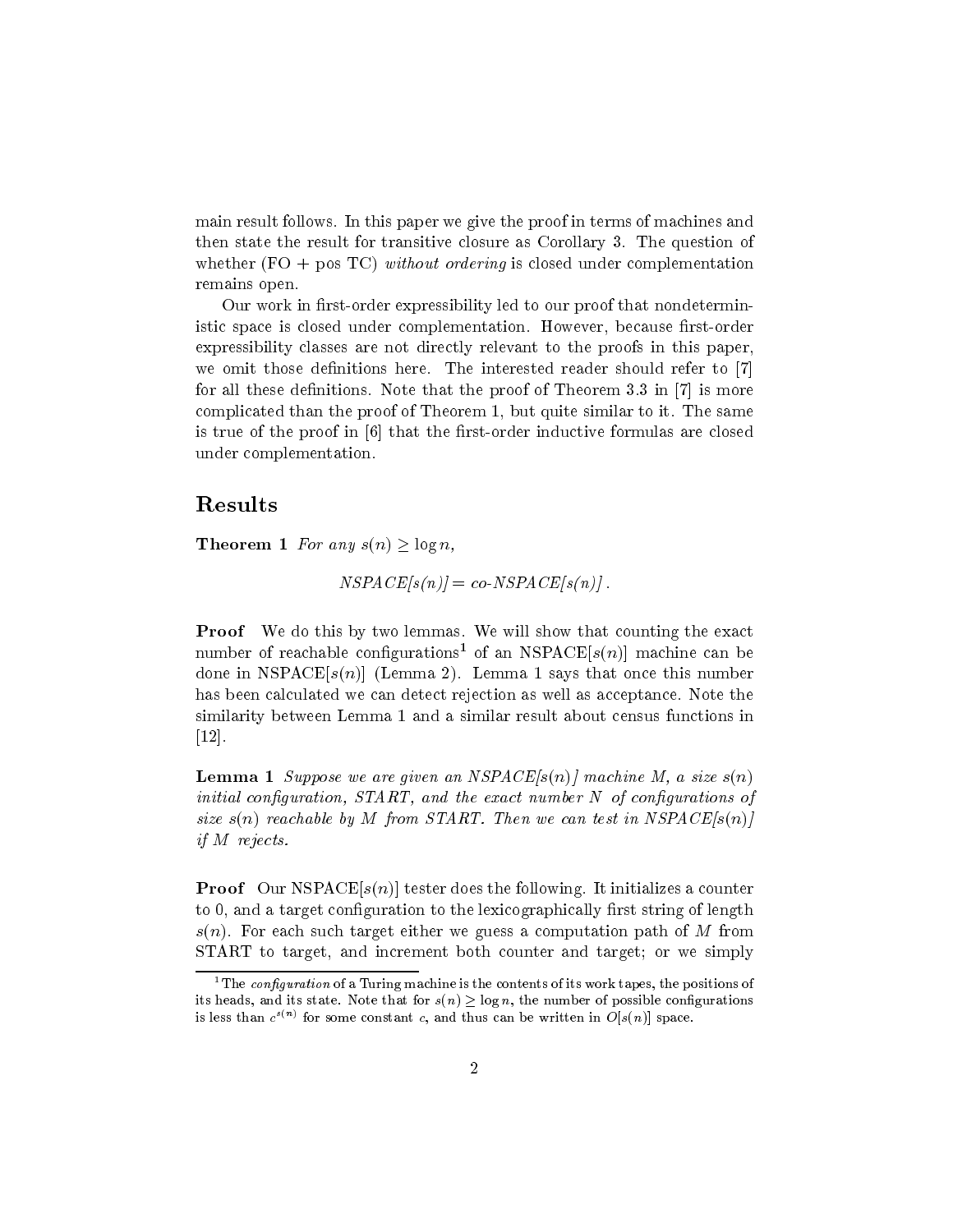increment target. For each target that we have found a path to, if it is an accept configuration of  $M$  then we reject. Finally, if when we are done with the last target the counter is equal to  $N$ , we accept; otherwise we reject. Note that we accept iff we have found  $N$  reachable configurations, none of which is accepting. (Suppose that  $M$  accepts. In this case there can be at most  $N-1$  reachable configurations that are not accepting, and our machine will reject. On the other hand, if M rejects then there are N non-accepting reachable congurations Thus our nondeterministic machine can guess paths to each of them in turn and accept.) That is we accept iff  $M$  rejects.  $\square$ 

**Lemma 2** Given START, as in Lemma 1, we can calculate  $N -$  the total number of configurations of size  $s(n)$  reachable by M from  $START - in$  $NSPACE[s(n)].$ 

**Proof** Let  $N_d$  be the number of configurations reachable from START in at most d steps. The computation proceeds by calculating  $N_0$ ,  $N_1$ , and so on. By induction on d we show that each  $N_d$  may be calculated in NSPACE In the base case case of the base case of the base case of the base case of the base case of the base o

Inductive step Given National Association of the National Association of the National Association of the National Association of the National Association of the National Association of the National Association of the Natio 1 we keep a counter of the number of  $d+1$  reachable configurations, and we cycle through all the target configurations in lexicographical order. For each target we do the following: Cycle through all  $N_d$  configurations reachable in at most  $d$  steps, again we find a path of length at most  $d$  for each reachable one, and if we don't find all  $N_d$  of them then we will reject. For each of these  $N_d$  configurations check if it is equal to target, or if target is reachable from it in one step. If so then increment the counter, and start on target $+1$ . If we finish visiting all  $N_d$  configurations without reaching target, then just start again on target +1 without incrementing the counter. When we've completed this algorithm for all targets our contains contains I (NH). In the since  $\sim$ is bounded above by  $c^{+\cdots}$  for some constant c, the space needed is  $\bigcup s(n)\big)$ .

To complete the proof of the lemma and the theorem note that  $N$  is equal to the first  $N_d$  such that  $N_d = N_{d+1}$ . **1970年,我们的人们的人们也不能在这里的人们的人们的人们的人们的人们的人们的人们的人们** 

Remark: In our original statement of Theorem 1 we made the assumption that  $s(n)$  is space constructible. However, the standard definition of a nondeterministic Turing machine having space complexity  $s(n)$  is that, "... no sequence of choices enables it to scan more than sn cells sn cells it is to more.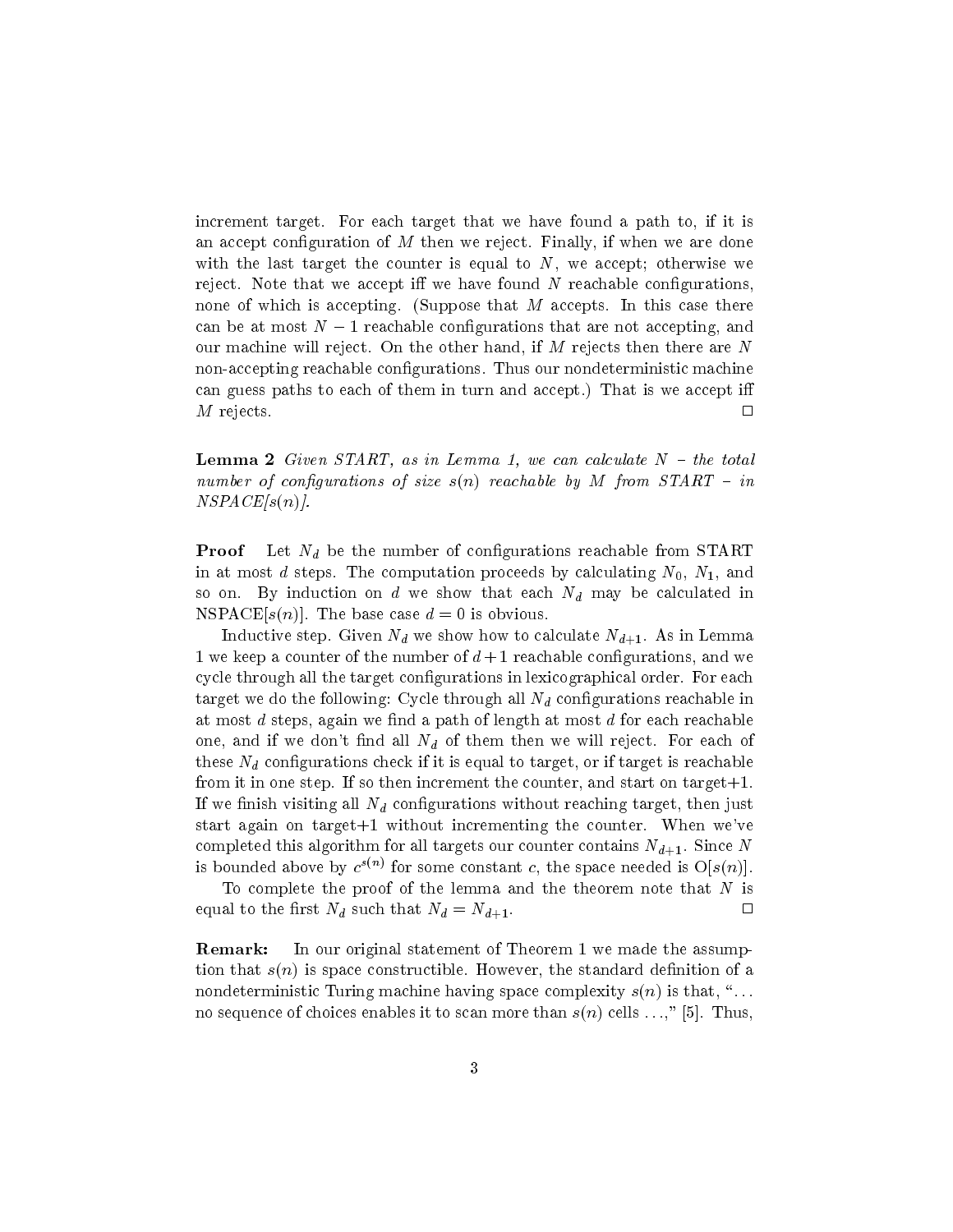the above proof works even if  $s(n)$  is not space constructible. We just let  $s(n)$  increase as needed.

The following corollary is immediate:

Corollary 1 The class of context sensitive languages is closed under complementation

 $\Box$ Proof Kuroda showed in that CSL NSPACE n 

The  $k^{\text{th}}$  level of the log space alternating hierarchy ( $\Sigma_k\text{ALOG}$ ) is defined to be the set of problems accepted by alternating log space Turing machines that make at most  $k-1$  alternations and begin in an existential state. Recentry Langer Centre, which collapsed that the this hierarchy collapsed to collapse the collapsed that the collapsed that the collapsed that the collapsed that the collapsed that the collapsed that the collapsed that the c to the second level,  $\Sigma_2$ ALOG. This result was then extended by several who showed that the log space oracle that the log space or collapses the log space or to the log space to the  $L^{\sim}$ . Here  $L =$  DSPACE 10g n, and NL = NSPACE 10g n). The logspace oracle merarchy is given by  $\Delta_1$ OLOG = N L, and  $\Delta_{k+1}$ OLOG = N L<sup>-k  $\sim$  -  $\sim$  .</sup> In the case of the polynomial time hierarchy the oracle and alternating hierarchies are identical, but they appeared to be different in the log space case. We knew that the logspace oracle hierarchy is equal to  $(FO + TC)$ . This, together with the above results, led us to expect Theorem 1. The following is again immediate

Corollary 2 The Log Space Alternating Hierarchy and the Log Space Oracle Hierarchy both collapse to  $NSPACE/\log n$ .

In we showed that NL is equal to FO pos TC In Theorem of it also showed that also showed that any problem in the form in the form of the form of the form in the form in the form in the form in the form in the form in the form in the form in the form in the form in the form in TC - max where is a quantier free rst-order formula and and max are constant symbols. It now follows that the same is true for the class  $(FO + TC).$ 

Corollary NSPACElog n -FOpos TC -FO TC

any formula in the form the form the form the form the form the form the form the form the form the form the f where  $\phi$  is a quantifier free first-order formula.

Michael Fischer has observed that one can now diagonalize nondeterministic space and thus easily prove a tight hierarchy theorem for nondeterministic space. Although Corollary 4 is not new, our techniques give a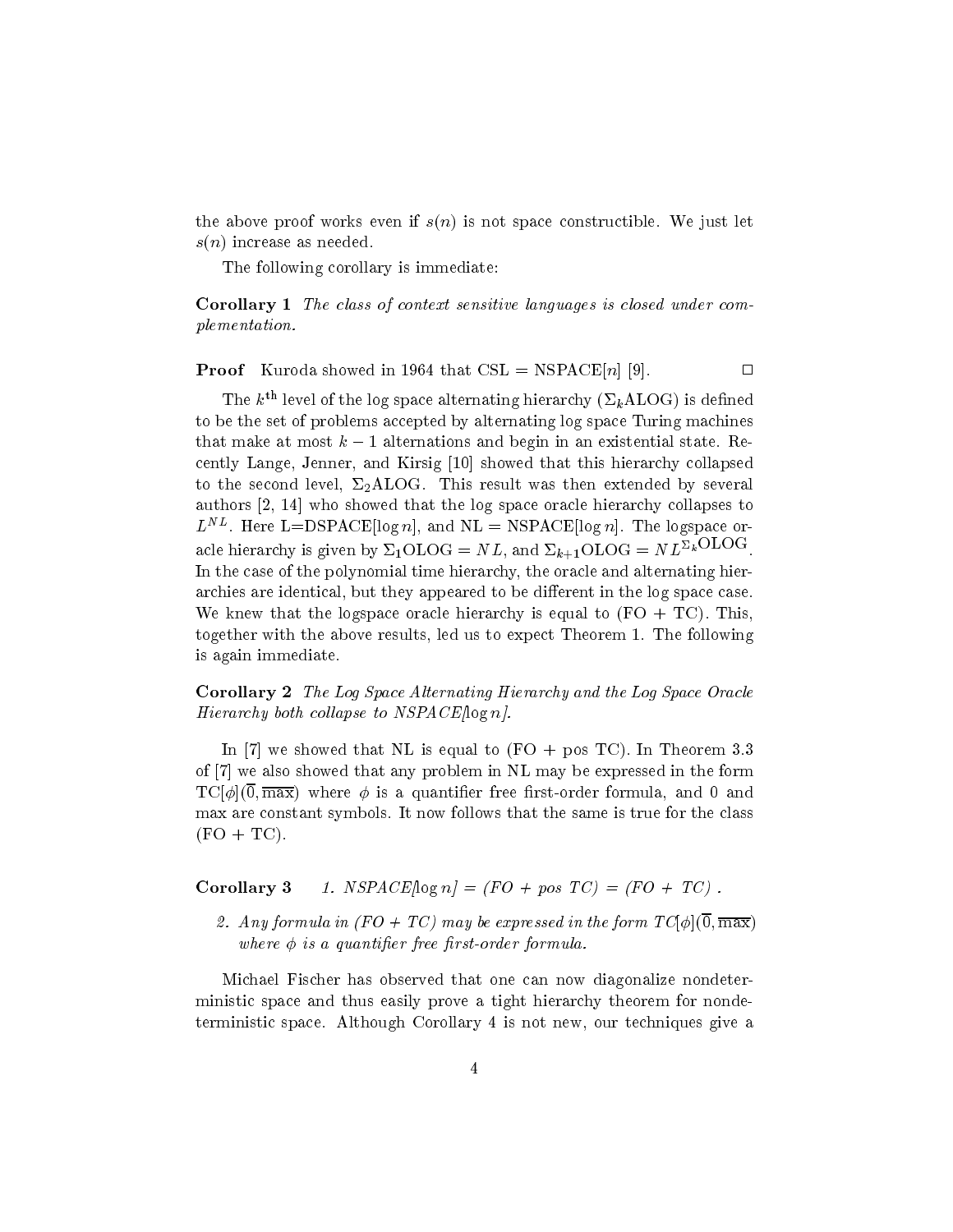much simpler proof than  $\alpha$  that was previously than  $\alpha$  over  $\alpha$  much see The Indian  $\alpha$ the old proof

**Corollary 4** For any tape constructible  $s(n) \geq \log n$ ,

$$
\lim_{n \to \infty} \frac{t(n)}{s(n)} = 0
$$

implies

```
the second contract of the second contract of the second contract of the second contract of the second contract of the second contract of the second contract of the second contract of the second contract of the second cont
```
#### Conclusions and Directions for Future Work

Most of the interesting questions concerning the power of nondeterminism remain open. We still do not know whether nondeterministic space is equal to determine the space of the complete space or measurem  $|$  is the complete  $\sim$ interesting to consider whether our proof method can be extended to answer these questions, or to tell us anything new about nondeterministic time.

soon after we proved the proved Theorem International Section and the section of the section of the section of they proved that  $LOG(CFL)$  – the set of problems log space reducible to a  $context$  free language  $-$  is closed under complementation, and they showed that Symmetric  $\alpha$  is pace (i.e.  $\alpha$  ) is contained in  $\alpha$  . The  $\alpha$ class of classical probabilities - difficulties running influence of  $\sim$   $\sim$   $\sim$   $\sim$   $\sim$   $\sim$   $\sim$ and polynomial expected time." We suggest the following open problems:

- 1. Is (FO without  $\leq$  + pos TC) closed under complementation?
- 2. Is Symmetric Log Space, equivalently  $(FO + pos STC)$ , closed under complementation
- Is NL equal to a complexity class that was previously known to be closed under complementation, e.g., L,  $A\mathcal{C}^*$ , or DSPACE $\text{Flog}^* n$  :
- 4. In the proof of Theorem 1 we made use of the linear space compression theorem Theorem Theorem Islam and the construction multiplies theorem and the construction of the construction of  $\sim$ space bound by about eight. It is interesting to ask how much this can be reduced. Note in particular that if we could complement  $\log n$ times, while only increasing the space bound by a constant factor, then it would follow that  $\mathbf{N} \mathbf{L} = \mathbf{A} \mathbf{C}^T$ .

Acknowledgements Thanks to Sam Buss, Mike Fischer, Lane Hemachandra, Steve Mahaney, and Joel Seiferas who contributed comments and corrections to this paper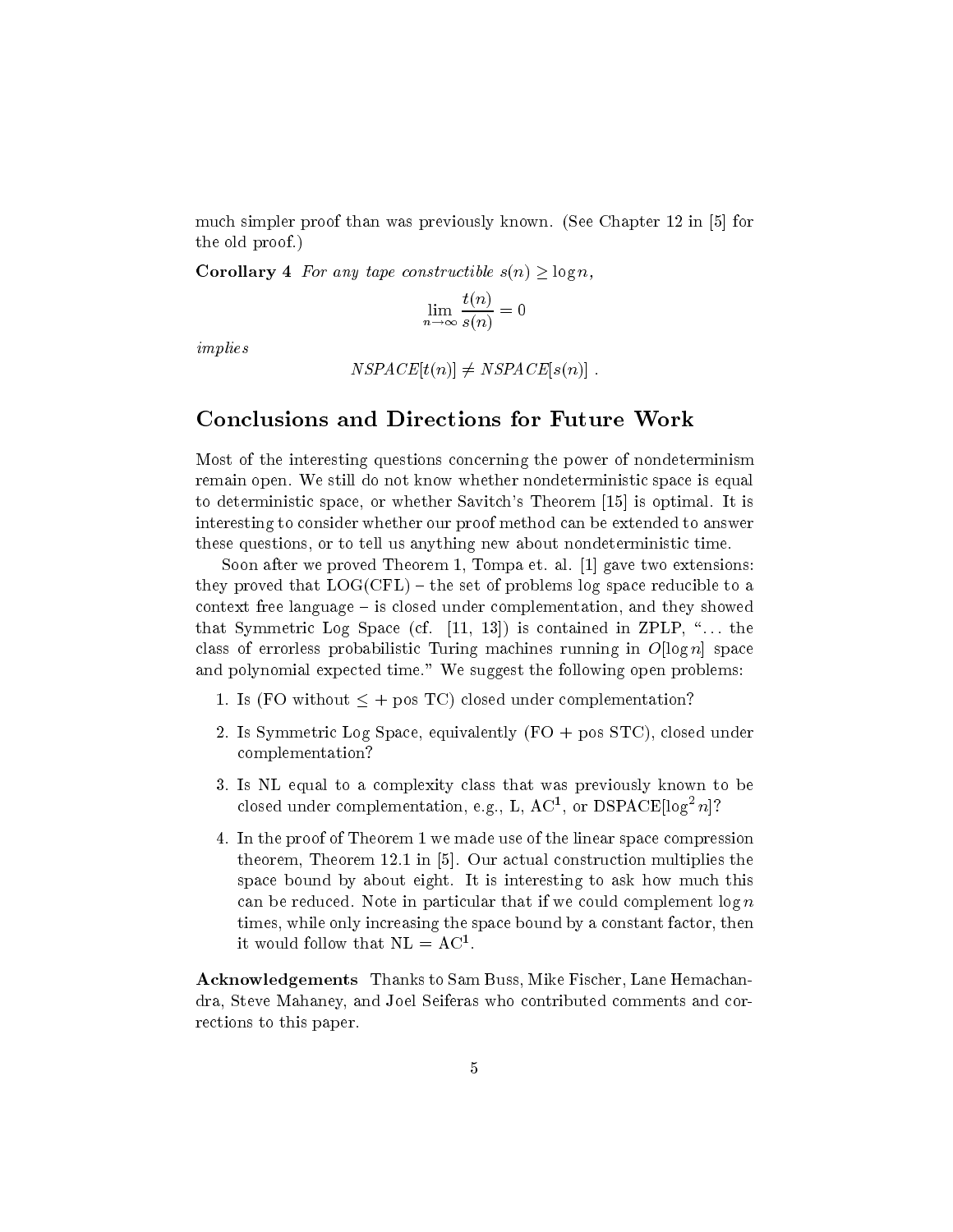### References

- A Borodin Sa Cook Public Public Public Public Public Public Public Public Public Public Public Public Public P "Two Applications of Complementation via Inductive Counting," this volume
- $S$  and  $S$  business SA  $S$  and Log Space Oracle  $M$  Dymond and Log Space Oracle  $M$ Hierarchy Collapses," in preparation.
- SA Cook A Taxonomy of Problems with Fast Parallel Algorithms Information and Control -
- J Hartman III The Latin III The Latin III The Latin Complexity of Latin Complexity of Latin Complexity of Latin Complexity of Latin Complexity of Latin Complexity of Latin Complexity of Latin Complexity of Latin Complexity Computation is the R K Computation of the R Karp SIAMAMS Processing the R Karp SIAMAMS Processing the R Karp S
- John E Hopcroft and Jery D Ullman Introdution to Automata The ory Languages and Computation Addison-Wesley
- N Immerman Relational Queries Computable in Polynomial Time Information and Control 

- A preliminary version of this paper appeared in the ACM STOC Symphony of the ACM STOC Symphony and the ACM STOC Symphony and appeared a
- $\mathcal{N}$  is the complex Language That  $\mathcal{N}$  capture  $\mathcal{N}$  complexity  $\mathcal{N}$  . Complexity  $\mathcal{N}$  is the complexity  $\mathcal{N}$ J Comput No 
 - A preliminary version of this paper appeared in the ACM STOC Sympathetic Sympathy and ACM STOC Sympathy and ACM STOC Sympathy and ACM STOC S
- N Immerman Expressibility as a Complexity Measure Results and Directions," Second Structure in Complexity Theory Conf. (1987), 194-202.
- SY Kuroda Classes of Languages and Linear-Bounded Automata Information and Control and Control and Control and Control and Control and Control and Control and Control and
- $K$  , and B  $K$  and B  $K$  and B  $K$  and B  $K$  and B  $K$ Conapses:  $A \triangleq \overline{2} = A \Pi \overline{2}$ ," 14th International Conoquium on Automata Languages, and Programming (1987).
- $\mathcal{L} = \mathcal{L}$  . Here  $\mathcal{L} = \mathcal{L}$  and  $\mathcal{L} = \mathcal{L}$  and  $\mathcal{L} = \mathcal{L}$  . The space  $\mathcal{L} = \mathcal{L}$ putation,"  $ICALP$  (1980). Revised version appeared in Theoret. Comput Sci -
- S R Mahaney Sparse Complete Sets for NP Solution of a Conjecture of Berman and Hartmanis," J. Comput. Systems Sci. 25 (1982),